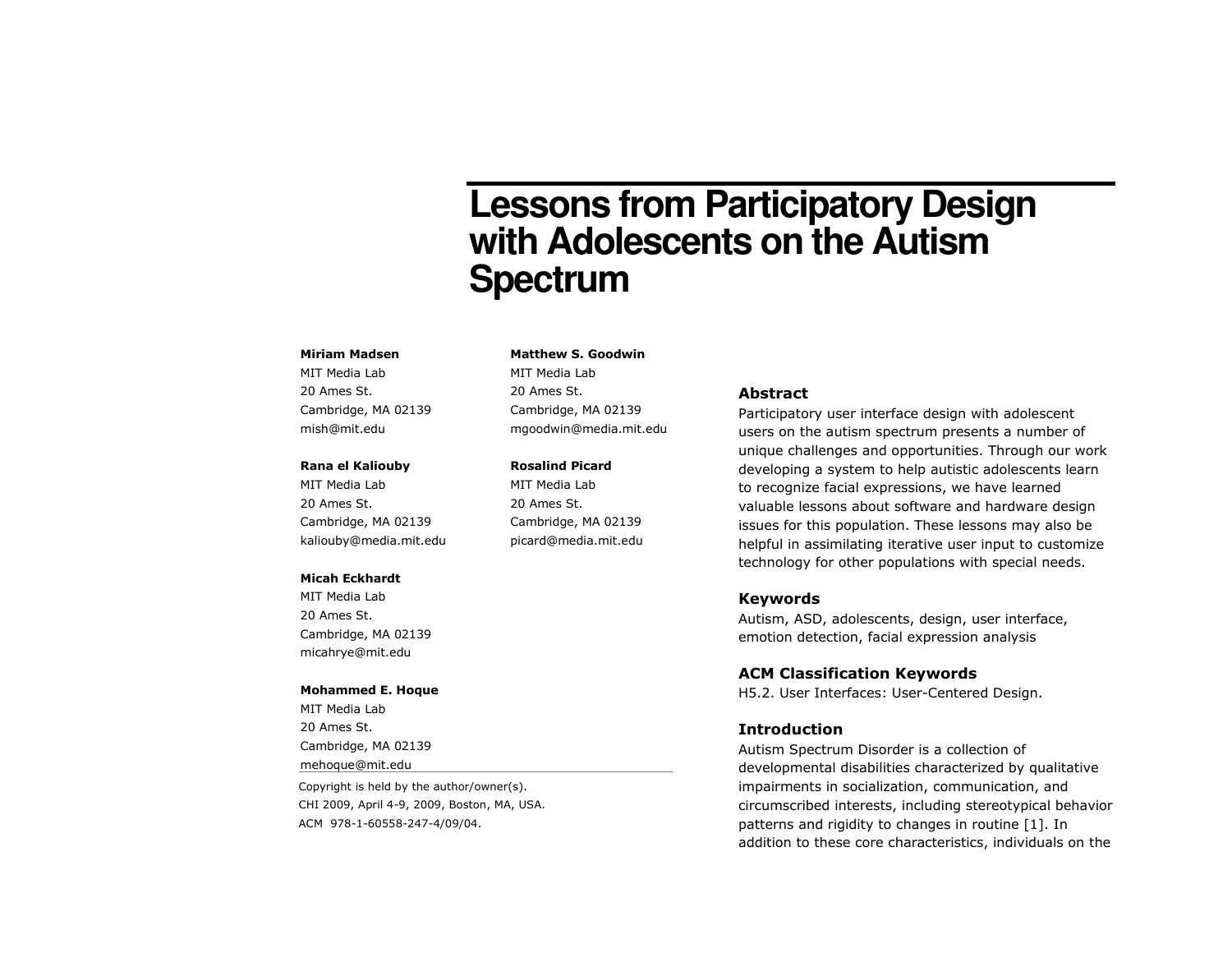autism spectrum often present with intellectual [2], sensory [3], and motor impairments [4]. Although all of these symptoms are common, autism is highly heterogeneous and idiosyncratic; each person on theautism spectrum has his or her unique profile of difficulties and strengths.

As described in greater detail in the current paper, the following three issues are important to address when designing technologies for this population: (1) cognitive impairments, including memory problems and belowaverage reading ability; (2) sensory challenges related to atypical sensory processing and perceptual experiences; and (3) motor issues, including gross and/or fine motor control difficulties.

We chose to implement an iterative, participatory design process to address these particular difficulties as we create assistive technologies for this population. The following sections explore design challenges we have encountered and details ways we have overcome them.

## Goals and Contributions of the Research

In this work, we focus on the social difficulties prominent in autism by providing a forum in which individuals can improve their interactions. We have developed iSET (Interactive Socio-Emotional Toolkit), a combination of hardware and software that assists a user's recognition, understanding, and expression of self and others facial affect and emotions [5].

iSET works in two ways. Using state-of-the-art facial expression inference algorithms [6], iSET allows realtime analysis, recording, and tagging of facial



**figure 1:** A student on the autism spectrum using iSET with his teacher to capture, tag, and analyze facial expressions.

expressions. As shown in Figure 1, the system detects, recognizes, and visualizes a range of facial expressions.

iSET also has an offline component where a student and teacher can record naturally-evoked facial expressions and analyze them later. In the setting described in this paper, iSET was primarily used in an unstructured way, although we asked participants to try to elicit and record certain facial expressions representing specific emotions from their teachers and classmates.

Our goals are twofold: (1) develop in-situ technologies for individuals on the autism spectrum that are fun, comfortable to use, and capable of improving socialinteractions; and (2) demonstrate how insights from adolescents with a disability and their caregivers can greatly improve the technology with each iteration of development through a series of participatory design sessions.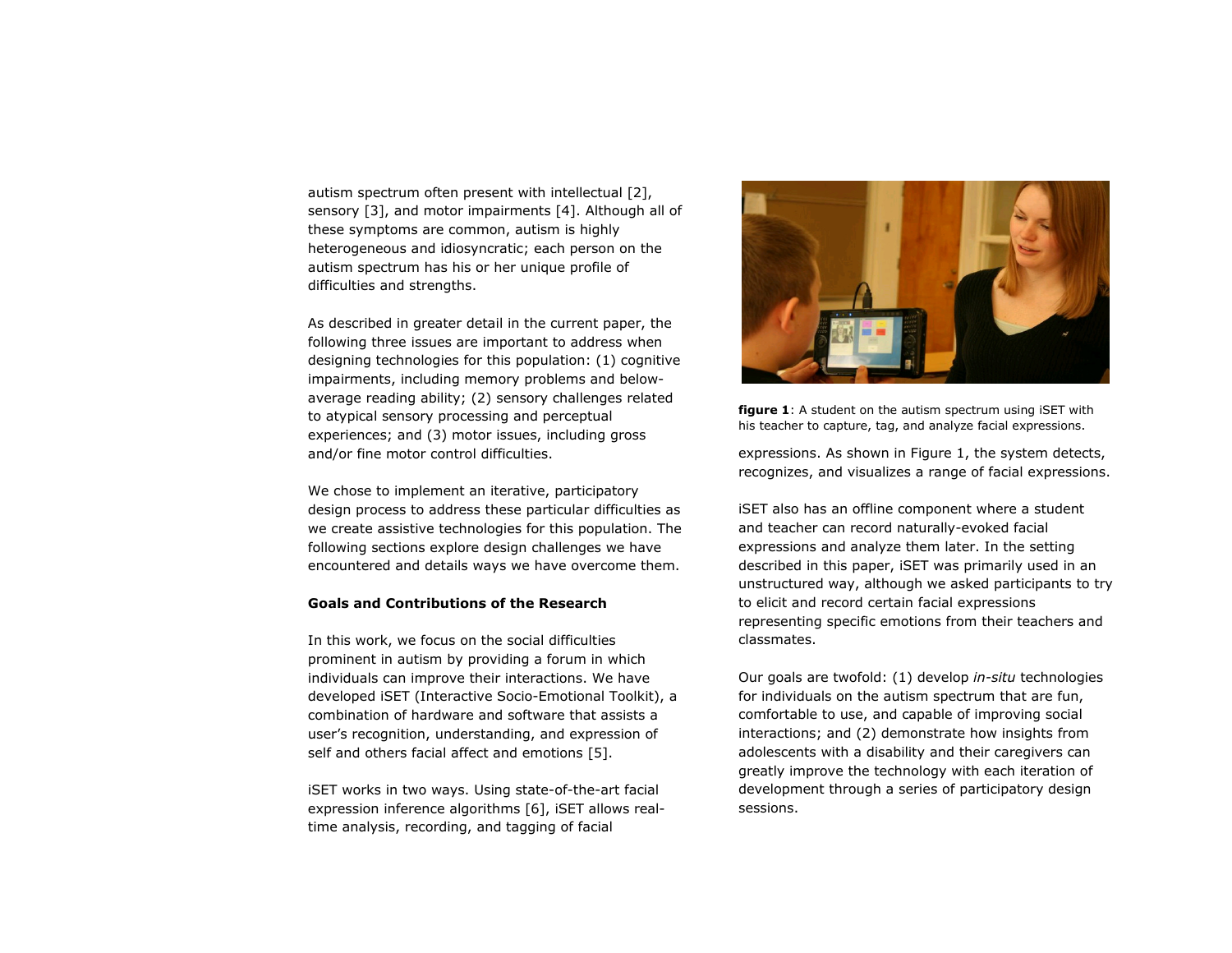## Iterative Participatory Design Sessions

The participatory design sessions took place at [anonymized], a non-profit school that provides evaluative, therapeutic, and educational programs for individuals with autism and other developmental disorders. Four sessions were carried out at [anonymized] over the course of four months with seven verbal adolescents on the autism spectrum and their teachers. The participants were all males aged 10-17 years.

The goal of these sessions was to identify usability issues that our participants had with iSET and make iterative changes to the hardware and software thataccommodate for these issues. The sessions were challenging since participants were not always able to articulate the difficulties they had with the system. Thus, we used a combination of methods to document usability issues. First, we had two clinical assistants familiar with the students observe what each participant found engaging, as well as note specific difficulties. Second, the sessions were videotaped to allow retrospective review. Finally, we interviewed our participants and their teachers after the sessions.

## Results

 The major design lessons we learned during the participatory sessions can be divided into three areas: (1) adaptation of the hardware's form factor; (2) modification to the graphical user interface; and (3) enhancement of the user experience. For each of these areas we review feedback compiled over the course of the sessions and describe the iterative design changes we made to incorporate our users' feedback.



figure 2: The Ultramobile's keyboard (left) and our fabricated external shields (right).

## Form Factor Adaptation

 The first iteration of the device—an ultra-mobile Samsung computer—provided access to a keyboard and trackpoint to navigate iSET. During the sessions we found that the keyboard was distracting for severalparticipants (i.e., they became preoccupied with pressing the keys on the keyboard), and that the device was difficult to hold steadily. To overcome these issues we fabricated external shields to hide the controls and used the device's touch screen for user input (see figure 2). The external shield's attachment straps also seemed to make the device easier to hold.



**figure 3**: A re-design of the interface (shown on the right) allowed participants to interact with iSET using their thumbs.

To facilitate easy navigation, we adjusted the placement and size of the touch screen buttons to allow participants to use their thumbs (figure 3). We also identified the need for a neck strap that would further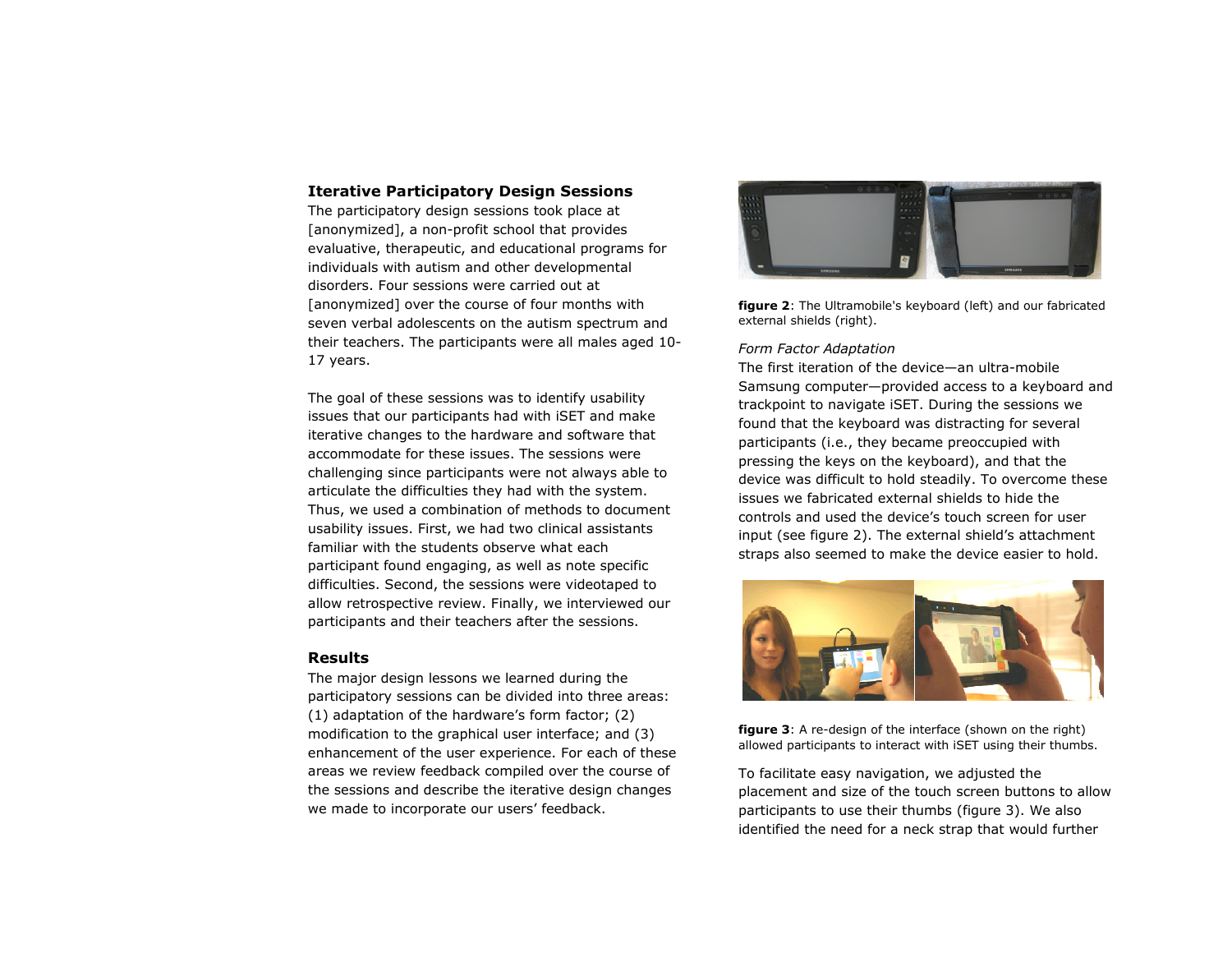enable users to hold the device steadily and prevent it from being dropped.

Graphical User Interface Improvement Many improvements were made to the graphical user interface over the course of the study to facilitate a more intuitive and engaging experience with the technology. As shown in figure 4, the initial version of iSET showed live video, 22 facial feature points if a face was detected, and color-coded bubbles that indicatethat a particular expression was detected.



figure 4: The initial version of iSET highlighted 22 facial feature points. Later, this highlighting mode changed to a bounding box, which obscured the face less while still clearly indicating that the system was processing the participant's face.

We quickly found that highlighting the feature points was confusing for our users, and often occluded the facial expressions we were trying to teach them. We therefore replaced the feature points with a simplebounding box around the face.

Based on iterative feedback, interactive affective tagging components were added and the interface was made customizable to suit each participant's interests and difficulties in recognizing particular facial expressions. For example, some participants were good at recognizing happiness, sadness, and anger. For those participants, we were able to instantly customize the interface to handle a more challenging set of affect labels, such as confusion and excitement. Several of our participants struggled with reading the words on the tagging buttons. Therefore, we replaced the text with representative images to accommodate for reading difficulties – a standard strategy for teaching autistic persons to interpret and express emotions. Our system reinforced current strategies by using the same BoardMaker icons in use by the students' teachers for teaching emotions.

As shown in figure 5, the final version allows for custom control of the tagging components, where words, pictures, and colors on the tagging buttons can be customized for the individual.

## User Experience Improvement

 At the start of each session participants were presented with iSET and given an explanation of what it was and how it could be used. Participants were then encouraged to use iSET in an unstructured way. Thisallowed us to observe differences between our expectation of how the device should be used and how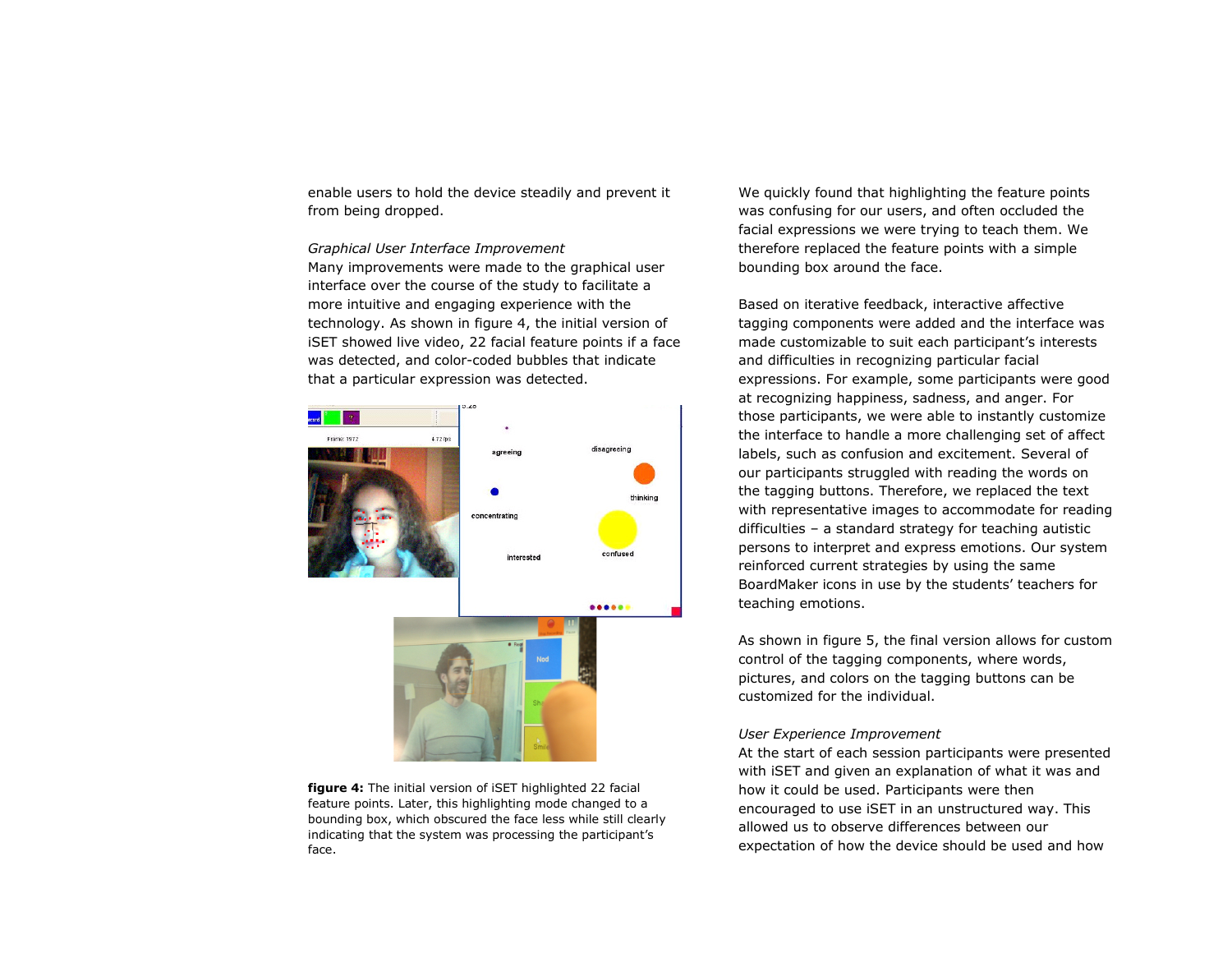participants actually used it. Several new interaction scenarios were generated from these observations.



figure 5: Fully customizable tagging components of iSET. Left: choice of facial expressions and colors are customizable through menu options. Right: tagging buttons including choice of text and image can be customized by the participant.

For instance, we found that some participants enjoyed playing an "expression hunt" game where they were asked to identify people exhibiting particular expressions. Other participants who typically socialize very little began a spontaneous "movie actor and director" game that increased interactions in very expressive ways. During this game, two participants took turns playing actor and director; the actor would make the expressions and the director's job was to capture them. Over several sessions, a participant expressed his desire to recreate his favorite movie, "Watership Down". These innovations were recorded and encouraged by our researchers, who helped the participants think of new ways to use the system.

## **Discussion**

 While our technology is still under development, it appears to be beneficial in helping autistic individuals interact with others while learning about affectiveinformation. Numerous accommodations were made to

enhance the form factor, user interface, and overall user experience. Below we revisit accommodations made for this population's cognitive impairments, sensory challenges, and motor issues while using our system.

## Accommodating Cognitive Impairments

 Multiple revisions to the software were made to make it easier for participants with reading difficulties to use (see figure 6). These refinements included placement of text, size of text, dynamic labeling of buttons, and graphically-labeled buttons. Memory/attention deficits were addressed by encouraging students to have more active interactions, and to choose their own activities, both of which appeared to increase participants' interest in iSET.



**figure 6:** Text size adaptations made the system easily readable for users with vision difficulties.

#### Accommodating Sensory Challenges

 The main sensory challenges encountered during this study were tactile and auditory distraction caused by the keyboard and mouse controls on the ultramobile Samsung Q1. The participants often became fixated with pressing the controls. This both distracted them from the intended use of the device and resulted ineither accidently closing the iSET application or turning